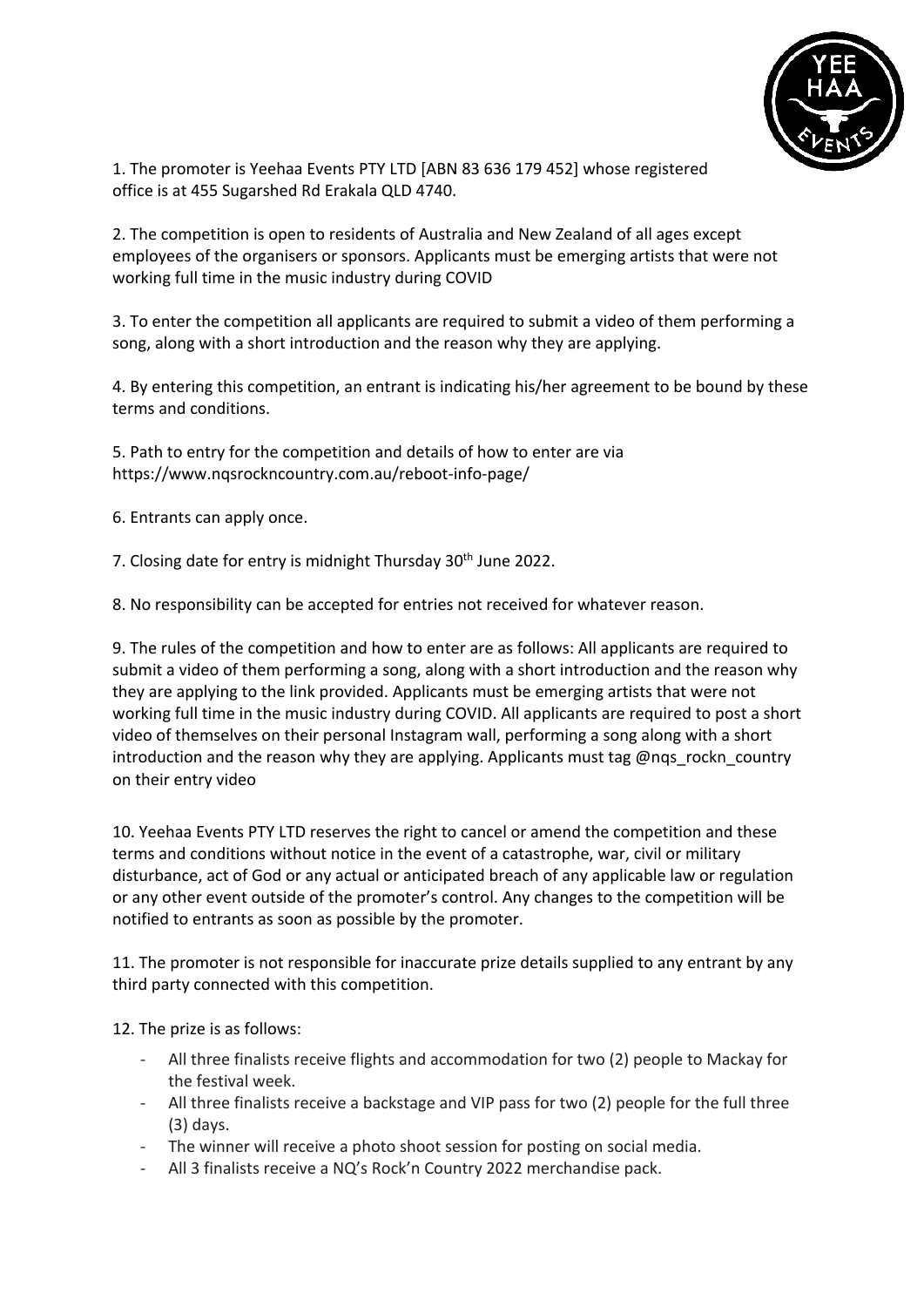- 
- The winner will receive specially made merchandise with their logos.
- The winner will receive a Nashville trip including return flights and the opportunity to record an original song on Music Row.

The prize is as stated, and no cash or other alternatives will be offered. The prizes are not transferable. Prizes are subject to availability and we reserve the right to substitute any prize with another of equivalent value .

13. Four leading artists (Adam Harvey, Beccy Cole, Casey Barnes and Fanny Lumsden) will view all videos and select 3 finalists.

The 3 finalists will battle it out for places on Thursday 18th August 2022 on The Moggy's Group stage 3 at the festival, in front of a live crowd. The audience will vote on places for each finalist. Friday morning will see the 3rd finalist open the main stage with a 30 minute set.

Friday afternoon will see the 3rd finalist play on the Moggy's Group stage 3 for approx. 45 minutes.

Saturday will see the 2nd finalist open the main stage with a 30 minute set. Saturday afternoon will see the 2nd finalist play on the Moggy's Group stage 3 for approx. 45 minutes.

Sunday morning will see all finalists play together with Pete Denahy on the Ma's Pizza Festival Marquee stage as patrons fill the festival grounds.

Sunday will see the winner open the main stage with a 30 minute set.

Sunday will see the winner play on the Moggy's Group stage 3 for approx. 45 minutes.

14. The winner will be announced at the time of the draw at the event on Sunday 21<sup>st</sup> August at 4pm. If the winner is not there, they will be emailed within 28 days of the closing date. The promoter will make every reasonable effort to locate the prize winner. If the winner cannot be contacted or do not claim the prize within one year of the winner being announced, we reserve the right to withdraw the prize from the winner.

15. The promoter will notify the winner when and where the prize can be collected, I.D will be required when collecting the prize. If the winner cannot produce I.D the prize will not be allocated.

16. The promoter's decision in respect of all matters to do with the competition will be final and no correspondence will be entered into.

17. The competition and these terms and conditions will be governed by Australian law and any disputes will be subject to the exclusive jurisdiction of the courts of Australia.

18. The winner agrees to the use of his/her name and image in any publicity material, as well as their entry. Any personal data relating to the winner or any other entrants will be used solely in accordance with current Australian data protection legislation and will not be disclosed to a third party without the entrant's prior consent.

19. Entry into the competition will be deemed as acceptance of these terms and conditions.